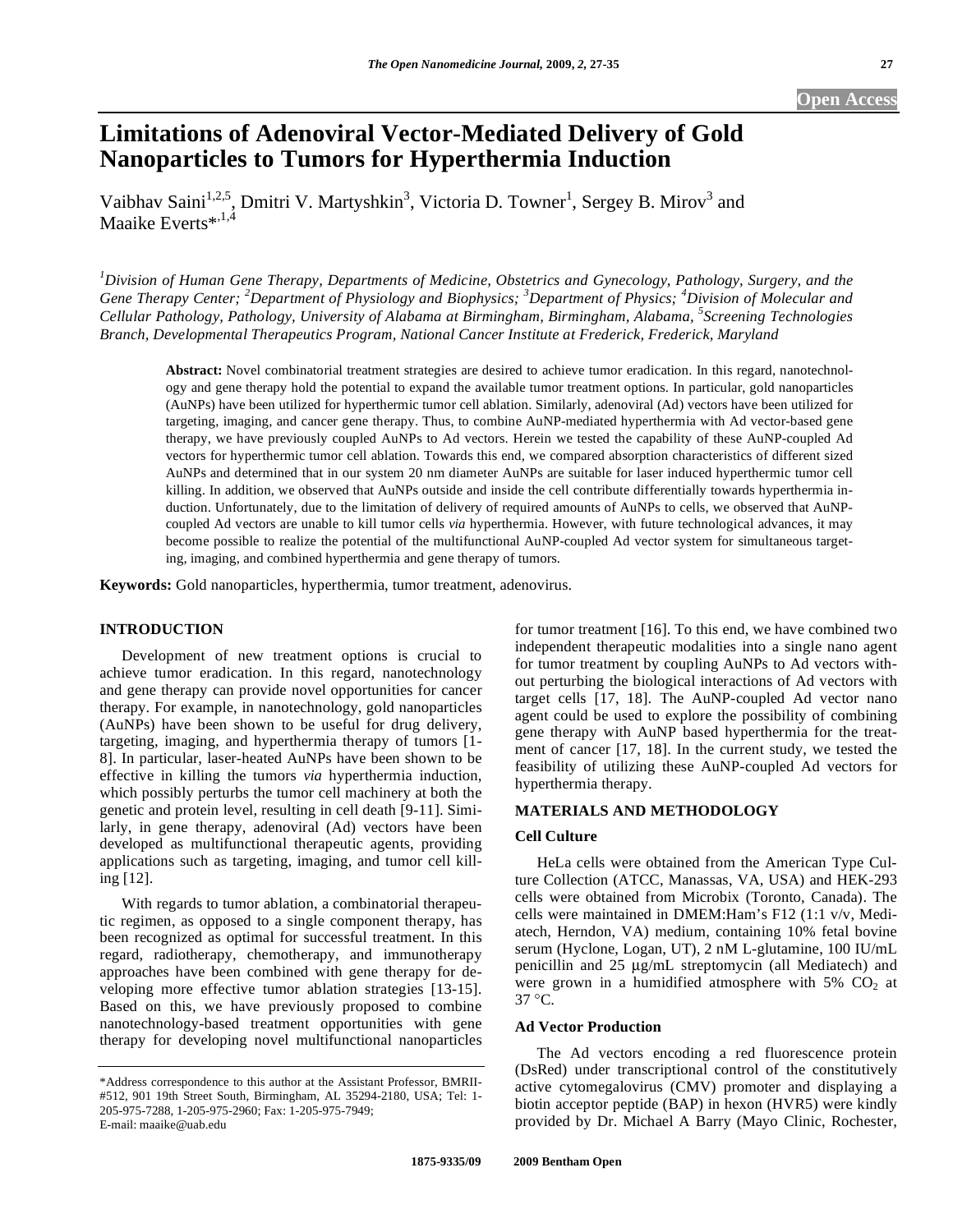Minnesota, USA). For virus production, HEK-293 cells were infected using growth medium containing 2% fetal bovine serum instead of 10%. Following overnight incubation, regular medium was added to the cells and they were incubated until cytopathic effect was observed. Cells were harvested and lysates were obtained by 4 consecutive freeze-thaw cycles. Virus was purified using standard double CsCl gradient ultracentrifugation. Viral particle number was determined by measuring absorbance at 260 nm using a conversion factor of 1.1 x  $10^{12}$  viral particles per absorbance unit [19]. The biotinylation status of the purified viral particles was determined *via* western blot (data not shown).

## **AuNPs**

 AuNPs with a diameter of 1.8 nm containing a Ni-NTA reactive group on the surface of the particle were acquired from Nanoprobes (Yaphank, NY, USA) and AuNPs with a diameter of 5 nm and 20 nm containing a streptavidin reactive group on the surface of the particle were acquired from Nanocs (New York, NY, USA). The coupling of 5 nm and 20 nm diameter AuNPs with biotinylated Ad vectors was carried out at a ratio of 280:1 (AuNPs:Ad) for 30 minutes at room temperature, prior to adding the mixture to HeLa cells.

#### **Absorption Spectra Measurements**

 The absorption spectra of 1.8 nm, 5 nm, and 20 nm AuNPs were measured in 0.5 cm quartz spectroscopic cell using UV-VIS-NIR scanning spectrophotometer (Shimazdu UV-3101PC). Absorption cross section  $(\sigma, \text{ cm}^2)$  was calculated according to Lambert-Beer law  $T=I_1/I_0=e^{-\sigma n l}$ , or  $\sigma = ln(1/T)/nl$ , where *T* is transmission coefficient,  $I_0$  and  $I_1$  is incident and transmitted light intensities, *n* is concentration (nanoparticles per mL), and *l* is a spectroscopic cell length in cm.

#### **Laser Treatment**

 Cells incubated with AuNPs: HeLa cells were plated in triplicates at a density of 50,000 cells/well in 1 ml glass shell vials with a 6 mm internal diameter (Wheaton, NJ, USA). The following day, cells were rinsed with PBS and incubated with AuNPs in medium containing 2% fetal bovine serum for 1 hour at 37°C. Cells were either washed with PBS or not, as indicated in the description of the respective experimental results.

 Cells incubated with AuNPs and Ad vectors: HeLa cells were plated as described above. The following day, cells were incubated with AuNPs and/or Ad vectors for 1 hour at 4°C, then washed with PBS or not, and subsequently incubated for another hour at 37°C, and again either washed with PBS or not.

 Following the incubations, cells were laser irradiated at 532 nm, 600 pulses, 1 minute, 4.2-5.2 W. After irradiation, cells were incubated in a humidified atmosphere with 5%  $CO<sub>2</sub>$  at 37 °C for 1 hour, and then trypsinized before being stained with propidium iodide,  $25 \text{ µg/ml}$  (Invitrogen, Carlsbad, CA) before being subjected to flow cytometry (Fig. **7**).

## **Statistics**

 Statistical analysis for significance was performed using a 2-tailed student's t-test assuming equal variance in Excel (Microsoft Office 2003) and a p value of  $\leq 0.05$  was considered significant.

# **RESULTS**

# **Small-Sized AuNPs are Unable to Induce Laser-Mediated Hyperthermic Tumor Cell Ablation**

 In previously published reports [17, 18], we have coupled AuNPs of 1.3 and 1.8 nm diameter to Ad vectors to demonstrate the principle of coupling metal NPs to gene therapy vectors that could potentially facilitate combination therapy of neoplastic disease. Various types and sizes of AuNPs have been used for hyperthermic tumor cell killing by several groups [2-5, 7]. Therefore, before using AuNP-coupled vectors for 532 nm-laser induced hyperthermic tumor cell ablation, we tested the suitability of our previously used 1.8 nm diameter AuNPs for this purpose. To this end, we compared the absorption characteristics of 1.8 nm NPs with other NPs and observed that at 532 nm, the absorption cross section of 1.8 nm NPs is 100 and 1000 times less than 5 nm and 20 nm NPs respectively (Fig. **1**).



**Fig. (1). Absorption coefficients of different sized AuNPs:** 1.8 nm (yellow line), 5 nm (black line), and 20 nm (blue line). The higher the absorption cross section of a NP, the higher the capability of that NP to increase temperature, and thus, the higher the suitability to cause hyperthermia. 20 nm and 5 nm NPs absorb 1000 times and 100 times more than 1.8 nm NPs at 532 nm, and thus, these bigger NPs could be more suitable for hyperthermia induction.

 Based on the low absorption efficiency of 1.8 nm NPs, we hypothesized that these NPs might not be suitable for hyperthermic tumor cell killing. To test our hypothesis, we used the experimental set-up based upon a previously published system with minor modifications, including a higher power setting  $(-5 \text{ W vs. } 1.9 \text{ W})$ , and a longer pulse duration (60 seconds vs. 10 seconds) [7]. Also, to mimic a solid tumor for which hyperthermia therapy would be useful, we irradiated surface-attached cells in a monolayer instead of cells in suspension. The irradiation procedure itself had no negative impact on cell viability, as compared to control cells (Fig. **2a** and **b**). In addition, AuNPs incubated with HeLa cells in the absence of irradiation had no negative impact on cell viability (Fig. **2g**). Moreover, upon incubation of HeLa cells with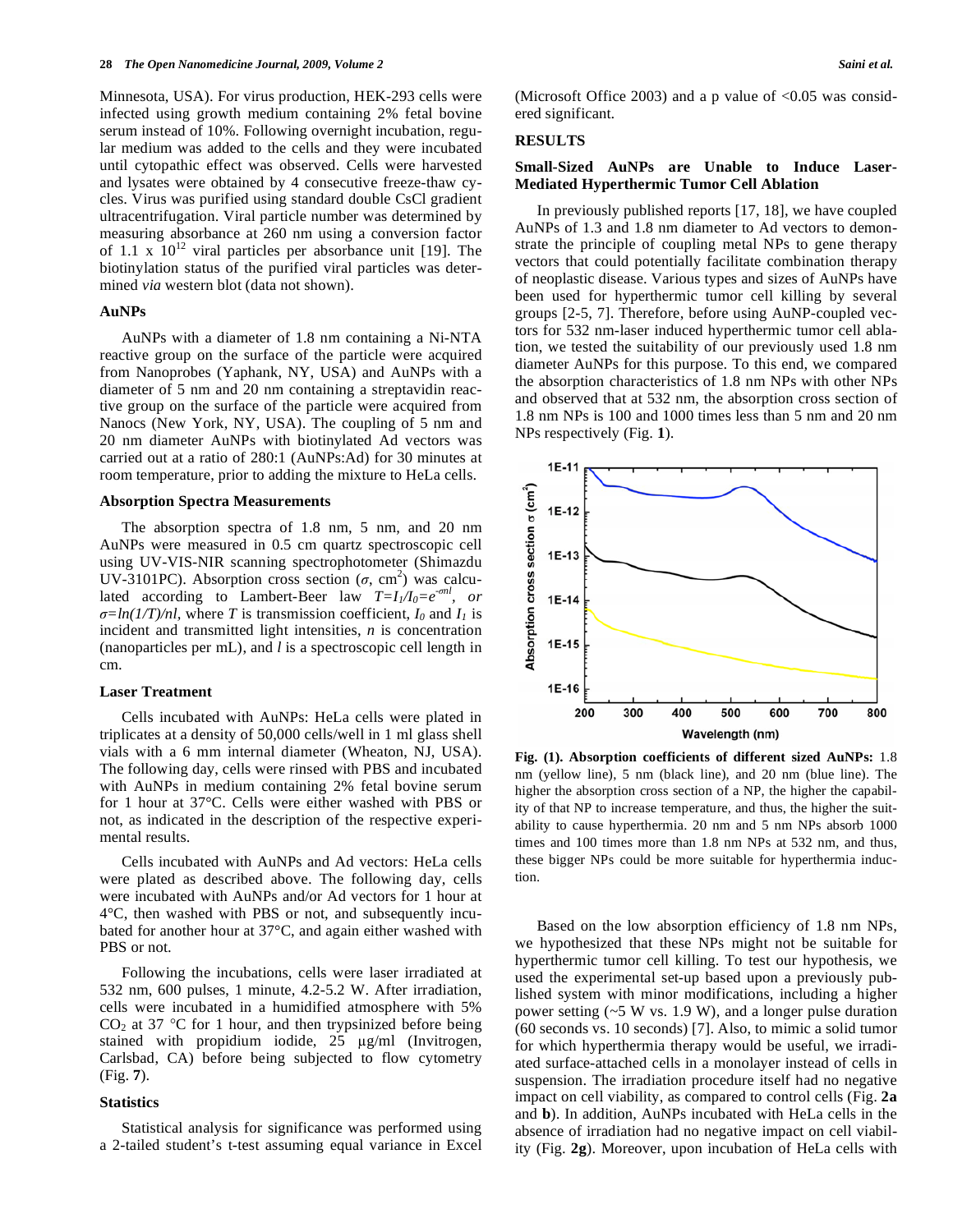

**Fig. (2). AuNPs of 1.8 nm diameter are unable to induce hyperthermic tumor cell (HeLa) ablation upon laser irradiation.** Nonirradiated (white bars) and irradiated (black bars, 532 nm, 600 pulses, 1 minute, 5.2 W). The irradiation procedure itself (b) and AuNPs without irradiation (g) had no negative impact on cell viability as compared to control cells (a and b). Incubation with AuNPs ranging from 6.02  $X 10^{10}$  to 6.02 X  $10^{13}$  NPs per well in combination with laser irradiation did not change cell viability (c-f).

AuNP numbers ranging from 6.02 X  $10^{10}$  to 6.02 X  $10^{13}$  per well in combination with laser irradiation, no change in cell viability was observed (Fig. **2c-f**). Thus, as expected, 1.8 nm AuNPs were unable to induce hyperthermic tumor cell death.

# **AuNPs of 20 nm Diameter Can Induce Laser-Mediated Hyperthermic Tumor Cell Ablation**

After observing the higher absorption cross section at 532 nm for 5 and 20 nm diameter AuNPs as compared to 1.8 nm AuNPs, we tested the capability of these bigger NPs for laser-induced hyperthermic tumor cell killing. As observed before, the irradiation procedure had no negative impact on cell viability as compared to the control cells (Fig. **3a** and **b**). Also, the maximum number of 5 nm (Fig. **3f**) and 20 nm (Fig. **3j**) AuNPs incubated with HeLa cells in the absence of irradiation had no negative impact on cell viability. In addition, when 5 nm AuNPs were incubated with HeLa cells in numbers ranging from 5 X  $10^9$  to 5 X  $10^{11}$  NPs per well, and



**Fig. (3). AuNPs of 20 nm diameter can kill tumor cells (HeLa)** *via* **laser-induced hyperthermia.** Non-irradiated (white bars) and irradiated (black bars, 532 nm, 600 pulses, 1 minute, 4.2 W). The irradiation procedure itself (b) and the maximum number of AuNPs of 5 nm (f) and 20 nm (j) without irradiation had no negative impact on cell viability as compared to control cells (a and b). Incubation with 5 nm AuNPs ranging from 5 X 10<sup>9</sup> to 5 X 10<sup>11</sup> NPs per well (c-e) and with 20 nm AuNPs at either 7 X 10<sup>8</sup> or 7 X 10<sup>9</sup> NPs per well (g and h) in combination with laser irradiation did not change cell viability. However, incubation with  $7 \times 10^{10}$  AuNPs of 20 nm per well in combination with laser irradiation resulted in a significant hyperthermic cell death of  $50.3\pm13.6$  % (i). \* indicates p < 0.05.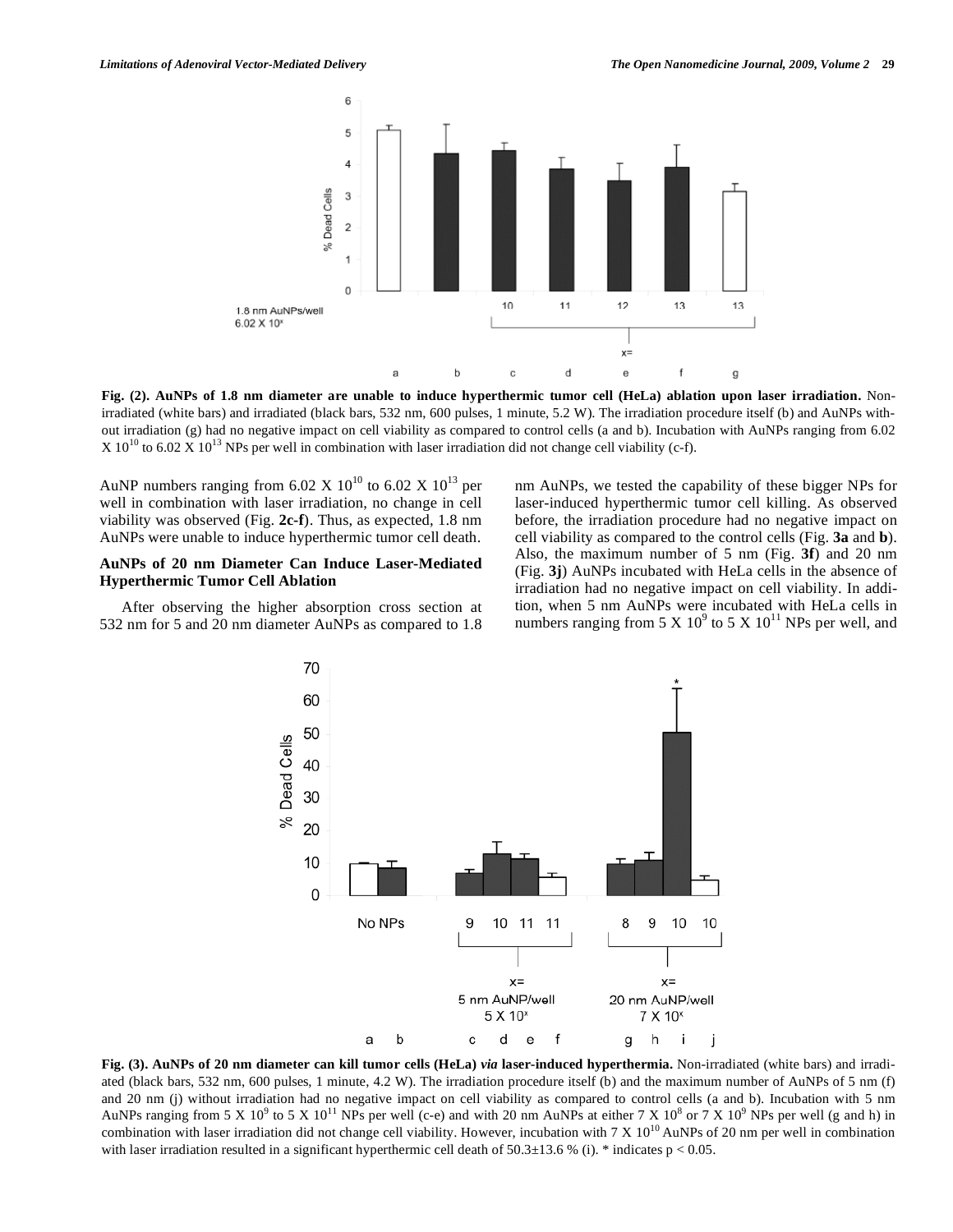

**Fig. (4). AuNPs on the surface and inside the HeLa cells contribute to laser-induced hyperthermic cell killing.** Non-irradiated (white bars) and irradiated (black bars, 532 nm, 600 pulses, 1 minute, 4.5 W). The irradiation procedure itself (b) had no negative impact on cell viability as compared to control cells (a). Cells were incubated with 7 X  $10^{10}$  AuNPs of 20 nm diameter at 37°C for 1 hour, then either washed twice with PBS to remove both the unbound AuNPs in solution and the non-internalized AuNPs attached to the cell surface, leaving only the internalized AuNPs in cells (c) or not washed (d). Subsequently, these samples were irradiated. Though more cell death (79.8±7.6 %) was observed in the sample that was not washed (d), the washed sample (c) also had significant cell death (31.6±4.0 %) as compared to the control (a).  $*$  indicates  $p < 0.05$ .

subsequently laser irradiated, no change in cell viability was observed (Fig. **3c-e**). Similarly, 20 nm AuNPs did not change HeLa cell viability at either 7 X  $10^8$  or 7 X  $10^9$ AuNPs per well (Fig. **3g** and **h**). However, when HeLa cells were incubated with  $7 \times 10^{10}$  AuNPs of 20 nm per well, and then laser irradiated, a significant hyperthermic cell death of 50.3±13.6 % was observed (Fig. **3i**). Of note, besides 1.8 nm, 5 nm, and 20 nm NPs, we also analyzed the ability of 40 nm AuNPs to induce cell killing upon laser irradiation, and found them to be less able to do so than 20-nm AuNPs in our system (data not shown).

 After observing cell death with 20 nm diameter AuNPs, we wanted to discern whether AuNPs should be located either on the surface or inside the cell for hyperthermia induction. To characterize this differential contribution of NPs, we analyzed cell death with or without washing the cells after incubating them with 7 X  $10^{10}$ AuNPs of 20 nm diameter. It has been reported in the literature that cells internalize AuNPs [20]. Thus, after incubating the cells with AuNPs at 37°C for 1 hour, washing removes both the unbound AuNPs in solution and the non-internalized AuNPs attached to the cell surface, leaving only the internalized AuNPs in cells. Although we observed more cell death  $(79.8\pm7.6\%)$  in the sample that was not washed, the washed sample also had significant cell death  $(31.6\pm4.0\%)$  as compared to the control (Fig. **4a**, **c** and **d**). This indicates that AuNPs in the solution and on the surface as well as inside the cells contribute to hyperthermic killing.

## **Analysis of Ad Vectors Coupled with 20 nm Diameter AuNPs for Hyperthermic Cell Killing**

 After determining the suitability of 20 nm AuNPs for 532 nm laser-induced hyperthermic cell killing, we proceeded to analyze whether 20 nm AuNP-coupled Ad vectors could be utilized for cell killing as well, as this would pave the way for combining AuNP-mediated hyperthermia with Ad vector mediated gene therapy of tumors. Towards this end, we coupled streptavidin-functionalized 20 nm AuNPs to genetically engineered Ad vectors that are metabolically biotinylated in the hexon capsid protein. This coupling method is conceptually based upon the specific coupling strategy published previously, where 1.8 nm Ni-NTA-AuNPs were specifically coupled to Ad vectors expressing a 6-His in hexon [18]. However, due to the bigger size of AuNPs (20 nm vs 1.8 nm), we were unable to use the previously employed CsCl density gradient ultracentrifugation for separating the reactants from the products. Thus, in order to separate unreacted AuNPs from the AuNP-coupled Ad vectors, we utilized the principle of viral interaction with its receptor—coxsackie adenovirus receptor (CAR). While Ad vectors can bind to CAR at  $4^{\circ}$ C [21], AuNPs have not been observed to bind to a specific receptor, and therefore should not interact with the cells at this temperature. We therefore incubated the mixture of unreacted AuNPs and AuNP-coupled Ad vectors with HeLa cells, which express CAR, at  $4^{\circ}$ C for 1 hour, and then upon washing removed both unreacted AuNPs and excess AuNP-coupled Ad vectors that had not bound to the cells (Fig. **5**). To confirm whether washing removes AuNPs after incubation at 4°C for 1 hour, we incubated HeLa cells with 7 X  $10^{10}$  AuNPs of 20 nm diameter at 4<sup>o</sup>C for 1 hour, then washed twice with PBS, and subsequently irradiated; as expected, the cell viability was the same as that observed when cells were not treated with AuNPs (Fig. **6b** and **d**). Unfortunately, when cells were incubated with AuNPs coupled to Ad vectors, no significant cell death was observed (Fig. **6g**). To understand this inability of AuNP-coupled Ad vectors for hyperthermic cell killing, we theoretically calculated the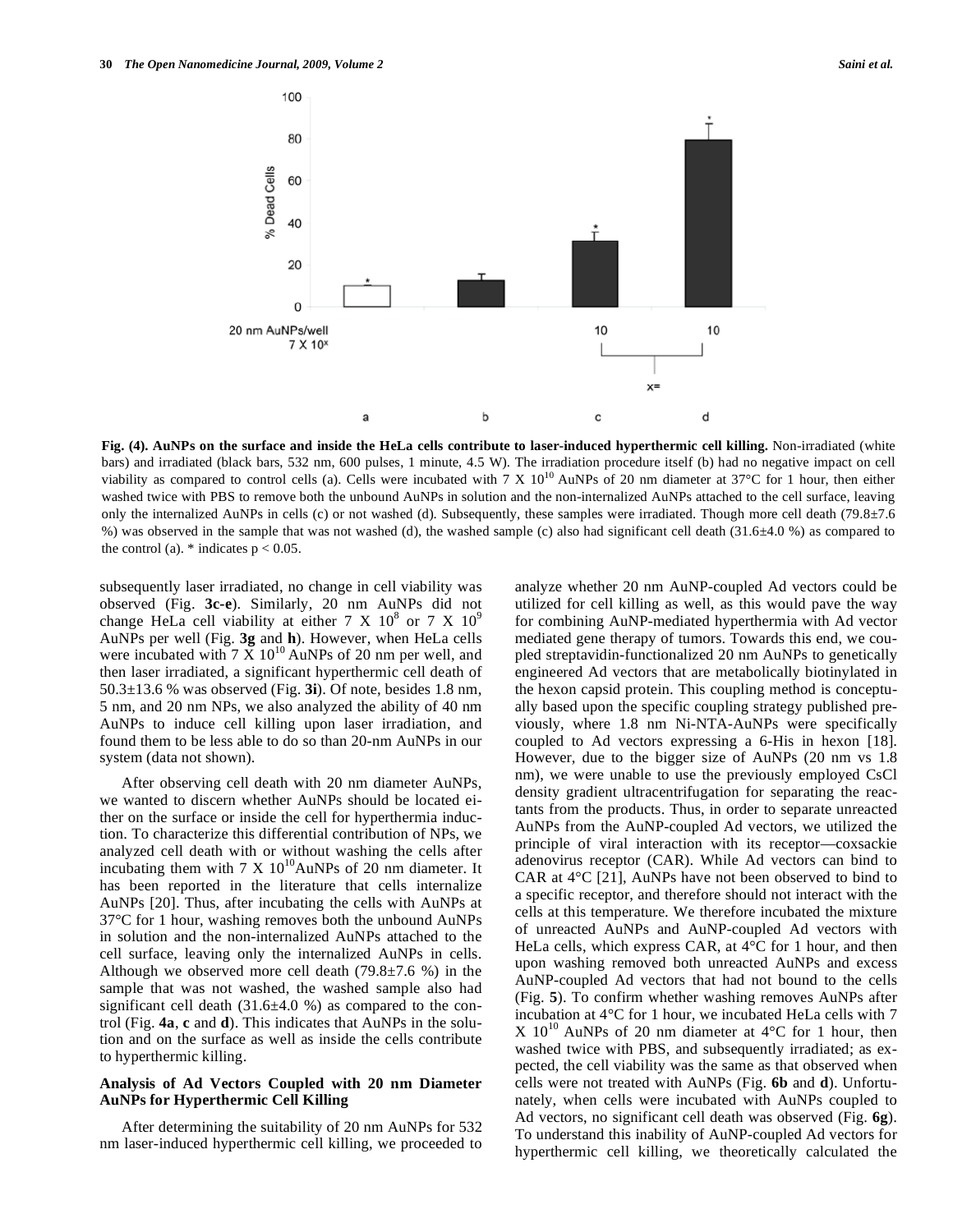

**Fig. (5). Cellular binding of Adenovirus and AuNPs is temperature dependent.** While Ad vectors can bind to CAR at 4°C, AuNPs have not been reported to bind to a specific receptor, and therefore should not interact with the cells at  $4^{\circ}$ C. We incubated the mixture of unreacted AuNPs and AuNP-coupled Ad vectors with CAR expressing HeLa cells at 4°C for 1 hour. Subsequent washing removed both unreacted AuNPs and AuNP-coupled Ad vectors that did not bind to the CAR.

maximum number of AuNPs that can be delivered to cells utilizing Ad vectors. We plated 50,000 HeLa cells per well and infected these with Ad vectors at a multiplicity of infection (MOI) of 5000 vp/cell. Thus, we added 2.5 x  $10^8$ vp/well. If only 10% of these added viral particles infect cells, then the number of Ad vectors infecting cells per well is 2.5 x  $10^7$ . In a previously published report, we were able to couple 56±4 AuNPs of 1.8 nm diameter to Ad vectors [18]. Most likely, steric factors restrict the number of 20 nm AuNPs that can be coupled to Ad vectors. We anticipate that this number is less than the number of 1.8 nm AuNPs that can be coupled per virus. In this regard, Ad vectors have 20 triangular facets, each formed by 12 copies of hexon trimers

[22]. Based on this, we hypothesized that we could couple 20 AuNPs of 20 nm diameter to each Ad vector (1 AuNP per facet), resulting in the delivery of  $5 \times 10^8$  AuNPs to the cells per well by Ad vectors. This number is approximately 100X less that the number needed for inducing laser-mediated hyperthermic tumor cell ablation. To confirm the inability of 5  $\frac{1}{x}$  10<sup>8</sup> AuNPs/well to induce cell killing, we incubated HeLa cells with  $5 \times 10^8$  AuNPs/well and did not observe cell death (Fig. **6f**). Thus, although 20 nm AuNPs can be utilized for hyperthermic tumor cell killing, it is presently not possible to deliver the required number of AuNPs to the tumor cells utilizing Ad vectors.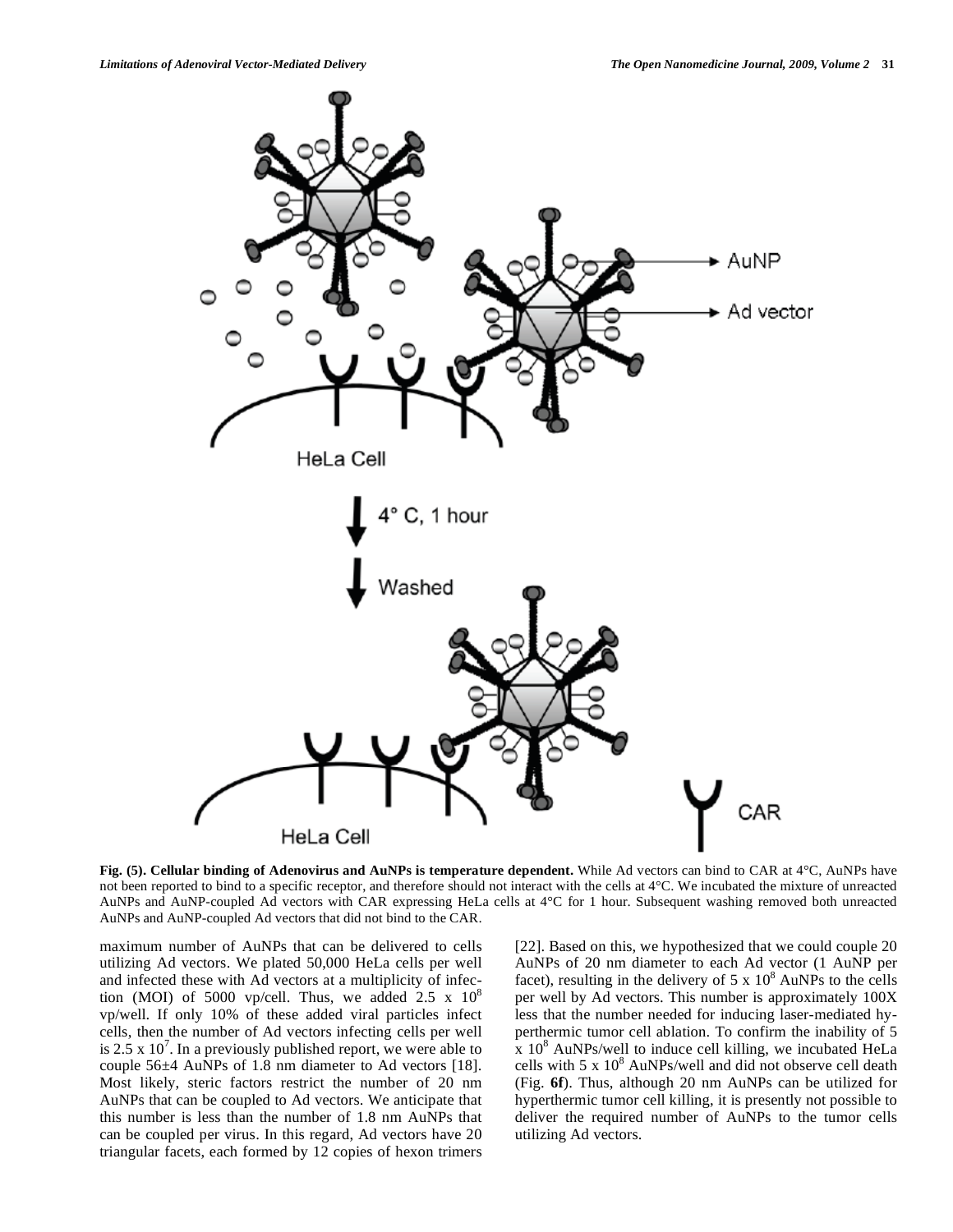

**Fig. (6). AuNP-coupled Ad5 vectors unable to induce laser-mediated hyperthermic tumor cell ablation.** Non-irradiated (white bars) and irradiated (black bars, 532 nm, 600 pulses, 1 minute, 4.5 W). The irradiation procedure itself (b) and the maximum number of AuNPs of 20 nm (c) without irradiation had no negative impact on cell viability as compared to control cells (a). Incubation of HeLa cells with  $7 \times 10^{10}$ AuNPs of 20 nm diameter at 4°C for 1 hour followed by washing (twice, PBS) and irradiation (d) resulted in the same cell viability as that observed when cells were not treated with AuNPs (b). Incubation with  $7 \times 10^{10}$  AuNPs of 20 nm per well in combination with laser irradiation resulted in a significant hyperthermic cell death (e). Unfortunately, incubation of cells with AuNP-coupled Ad vectors did not change cells viability (g). We hypothesized that this inability of AuNP-coupled Ad vectors could be because of the lower number of AuNPs (5 x  $10<sup>8</sup>$ ) NP/well) delivered by these vectors. This hypothesis was confirmed by incubation of HeLa cells with  $5 \times 10^8$  AuNPs/well, which did not change cell viability (f).  $*$  indicates  $p < 0.05$ .

# **DISCUSSION**

 A combinatorial approach has been recognized as optimal for successful tumor treatment. Thus, to combine nanotechnology with gene therapy for developing a novel nanoscale agent for cancer therapy, we have previously coupled AuNPs to Ad vectors [17, 18]. In the current study, we explored the feasibility of utilizing these AuNP-coupled Ad vectors for hyperthermic tumor cell ablation.

 The rapid multiplication of tumor cells imposes disadvantages on these cells, which can be utilized for selective therapeutic intervention for killing the neoplastic cells while restricting the damage to the healthy cells of the body. In this regard, due to the limited vasculature, resulting in a hypoxic environment and a low pH, tumors are inefficient in counteracting an increase in temperature, which disrupts the cell machinery at the molecular level [9-11]. Thus tumors are prone to hyperthermia induced cell death as reported in the literature using laser-heated AuNPs [2-5, 7, 23].

 Our results demonstrate that the hyperthermic cell killing ability of AuNPs is a function of their size and amount associated with the cells, which is analogous to previously published reports [7, 24]. In addition, as reported previously [17, 18], while Ad vectors can be used to deliver AuNPs to tumors, we discovered that current technological limitations restrict our ability to deliver the required amount of AuNPs to tumors to induce hyperthermic cell death.

 The observed inefficiency of AuNP-coupled Ad vectors can theoretically be countered by improvements in the AuNP payload capacity of the Ad vector, the number of Ad vectors bound to the tumor cell, the physical characteristics of the AuNPs themselves, and/or utilizing a different laser irradiation regime. With regards to Ad vectors, increasing the number of AuNPs coupled to Ad vectors would increase the number of AuNPs delivered to target cells. However, with the coupling strategies reported by our group, it is currently not possible to attach more NPs to Ad vectors. For example, with the non-specific coupling of AuNPs to amine groups on Ad capsid, a decrease in Ad infectivity was observed with increasing amounts of AuNPs bound to Ad vectors [17]. With specific coupling of Ni-NTA-AuNPs to Ad vectors expressing a 6-histidine (6-His) tag at different capsid locations, it is worthwhile to note that we observed AuNP coupling only to hexon, which is the most abundant protein in the Ad capsid, and not to any other surface exposed and/or abundant capsid protein like fiber or pIX [18]. In addition, in the current study, instead of Ni-NTA and 6-His, we used the affinity of streptavidin-biotin, which is among the highest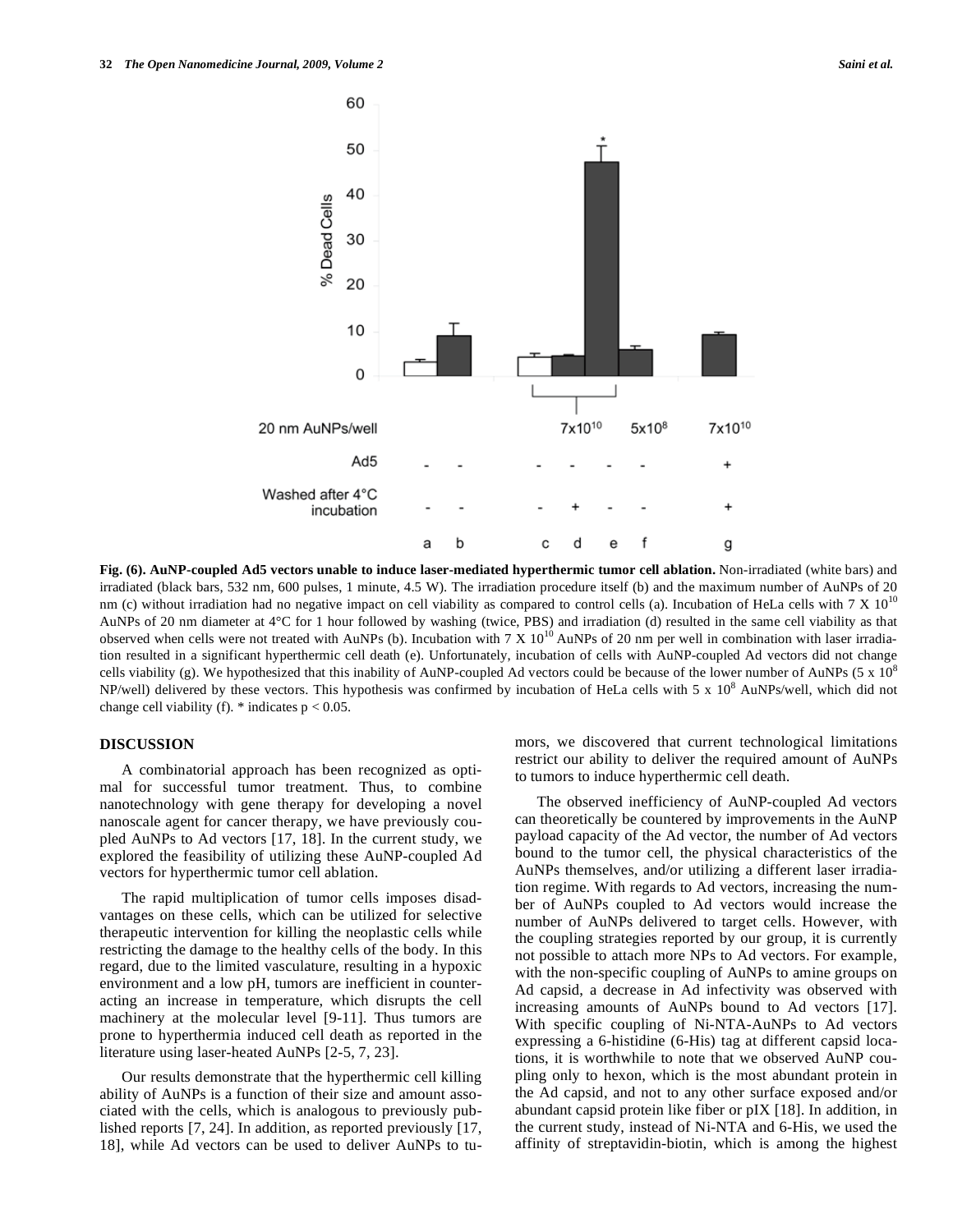

**Fig. (7).** Experimental set up demonstrating the steps of the laser irradiation protocol.

non-covalent affinity reported in the literature, to couple AuNPs to Ad vectors [25]. Thus, there is only a minor possibility for improvement in these non-specific and specific coupling strategies. However, a possible way to circumvent this problem could be the use of branched polymers with multiple binding sites for AuNPs, and subsequently attaching these AuNP branches to Ad vectors. However, it has been reported that coupling polymers to Ad vectors is detrimental to Ad vector infection *in vitro* and may be a limiting factor for using polymers for attaching more AuNPs to Ad vectors [26]. Nonetheless, coupling polymer seems to have less of an effect on infectivity *in vivo*, thus opening up the possibility of exploring this strategy to couple more AuNPs to Ad vectors [27]. In addition to investing in improved coupling strategies, it would be beneficial to improve Ad association with tumor cells. But, in this particular experimental setup we utilized a MOI of 5000 vp/cell, which cannot easily be increased without inducing viral vector-based toxicity [28]. Though, strategies to overcome viral vector-related toxicities and immunological complications are under development, such as physical masking of the antigenic viral surface to avoid triggering innate immune system, genetic exchange of capsid components among different serotypes to avoid detection by antibodies, and generation of gutless vectors to prevent the induction of an adaptive immune response [12].

 Besides manipulating Ad vectors, the properties of AuNPs could be changed to improve hyperthermia induction ability. One approach could be to change the size and shape of AuNPs. NPs bigger than 20 nm have been utilized in the past for hyperthermia induction [5]. However, one drawback of bigger sized NPs is the reduced clearance from the body [29]. Also, our aim is to combine NPs with viral vectors, and if vector properties such as infectivity and targeting need to be preserved, there will most likely be an upper - although currently unidentified - threshold of the size of nanoparticle that can be coupled. With regards to altering AuNP shape, Jain *et al*. compared gold nanospheres, nanoshells, and nanorods, and observed that nanorods, which absorb near 800 nm, may be better than other shapes for biomedical applications such as imaging and photothermal therapy. They also estimated that gold nanorods with efficient radius  $r_{\text{eff}}$ =11.43 nm are 14 times more effective absorbers at the resonance wavelength comparing to 20 nm nanospheres [30]. Moreover, it has been reported that AuNPs that absorb in the nearinfrared (NIR) region would be optimal for hyperthermia because normal body cells lack the chromophores to absorb this wavelength [31]. Thus, laser irradiation at NIR wavelengths will not have any adverse thermal effects on healthy cells that did not accumulate AuNPs.

 In addition to modifying the Ad vectors and AuNPs, utilization of different laser irradiation conditions can also be attempted to improve the hyperthermia capability of AuNPcoupled Ad vectors. For example, we used a nanosecond laser irradiation regime. However, picosecond lasers, capable of delivering much higher peak power, could be more efficient for hyperthermia induction with AuNP-coupled Ad vectors. Another issue to consider is that laser irradiation may have negative effects on the ability of the Ad vector to induce transgene expression, thereby negatively impacting the combinatorial therapy we envision between hyperthermia induction and gene therapy approaches. Although not evaluated at this time, since we focused on the ability of the AuNPs to induce hyperthermia, we certainly intend to study those effects in future experiments. In this regard, it should be noted that it has been shown in the literature that irradiation of Ad vectors with a 1.32 mm Nd:YAG laser or a 810 nm laser did abrogate transgene expression, although this effect could be ameliorated by using albumin as a protective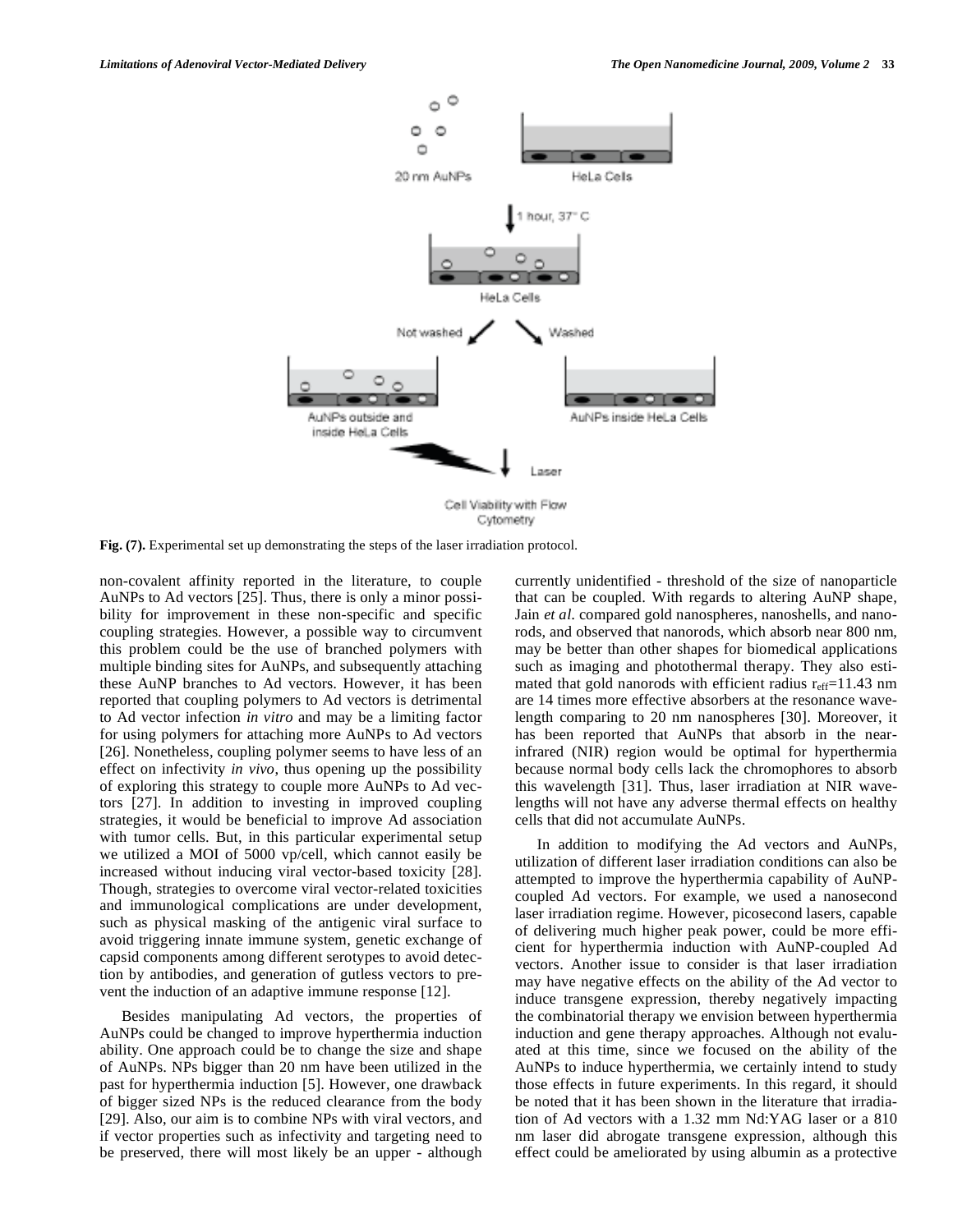agent [32]. Also, adenoviral vectors are able to withstand somewhat higher temperatures than 37°C, making the end result dependent on the extent of hyperthermia induction achieved by laser irradiation. Therefore, to what extent the laser that we utilized as well as the irradiation conditions will affect Ad viability is unknown at this time.

 Lastly, our results demonstrate that AuNPs both outside and inside the cells contribute towards hyperthermia. Thus, utilizing a mixture of internalizing and non-internalizing Ad vectors may help in loading the inside as well the outside of tumor cells with AuNP-coupled Ad vectors, and may enhance the achieved hyperthermia induction. For example, RGD motifs in the Ad vector penton capsid protein interact with integrins on the cell surface, and thereby mediate the process of Ad internalization. Thus, a mutant Ad vector with deleted RGD motifs has a defective internalizing mechanism, but is capable of binding to cells *via* CAR, and could potentially be used to deliver AuNPs to the cell surface [33].

 In summary, our previous work established the feasibility of utilizing Ad vectors for NP delivery to target cells [17, 18]. However, at this time, various technical roadblocks, investigated in the current study, limit our ability to use these AuNP-coupled Ad vectors for hyperthermia induction for tumor therapy. Upon overcoming these hurdles with future endeavors, it may become possible to realize the therapeutic potential of this nanoscale multifunctional NP-coupled Ad vector system for a combination of nanotechnology and gene therapy-based treatment of cancer.

## **CONCLUSION**

 We have demonstrated the differential contribution of the AuNP on the outside and inside the cell towards hyperthermia induction. We further investigated and concluded that due to the various technical limitations at this time as discussed afore, the potential of AuNP-coupled Ad vectors for hyperthermic tumor cell ablation can only be realized with future research.

## **ACKNOWLEDGEMENTS**

 The authors would like to thank Enid F. Keyser, Flow Cytometry Core of the UAB Arthritis and Musculoskeletal Center, University of Alabama at Birmingham (supported by NIH P30 grant AR48311), for help with flow cytometry to determine cell viability. This work was supported by following grants: ECS-0424310, EPS-0447675, BES-0521036 National Science Foundation Grants (Sergey B. Mirov), W81XWH-06-1-0630, UAB Center for Women's Reproductive Health Pilot and Feasibility grant, and NCI CA13148-35 UAB CCC Junior Faculty Development Grant Program (Maaike Everts).

### **REFERENCES**

- [1] Han G, Ghosh P, Rotello VM. Multi-functional gold nanoparticles for drug delivery. Adv Exp Med Biol 2007; 620: 48-56.
- [2] Kim J, Park S, Lee JE, *et al*. Designed Fabrication of Multifunctional Magnetic Gold Nanoshells and their application to magnetic resonance imaging and photothermal therapy. Angewandte Chemie (International ed.) 2006 Oct 30.
- [3] Huang X, El-Sayed IH, Qian W, El-Sayed MA. Cancer cell imaging and photothermal therapy in the near-infrared region by using gold nanorods. J Am Chem Soc 2006; 128(6): 2115-20.
- [4] O'Neal DP, Hirsch LR, Halas NJ, Payne JD, West JL. Photothermal tumor ablation in mice using near infrared-absorbing nanoparticles. Cancer Lett 2004; 209(2): 171-6.
- [5] Hirsch LR, Stafford RJ, Bankson JA, *et al*. Nanoshell-mediated near-infrared thermal therapy of tumors under magnetic resonance guidance. Proc Natl Acad Sci USA 2003; 100(23): 13549-54.
- [6] Bhattacharya R, Mukherjee P. Biological properties of "naked" metal nanoparticles. Adv Drug Deliv Rev 2008; 1289-306.
- [7] Zharov VP, Letfullin RR, Galitovskaya E. Microbubblesoverlapping mode for laser killing of cancer cells with absorbing nanoparticle clusters. J Phys D: Appl Phys 2005; 38: 2571-81.
- [8] Javier DJ, Nitin N, Levy M, Ellington A, Richards-Kortum R. Aptamer-targeted gold nanoparticles as molecular-specific contrast agents for reflectance imaging. Bioconjug Chem 2008; 19(6): 1309-1312.
- [9] Edwards MJ, Mulley R, Ring S, Wanner RA. Mitotic cell death and delay of mitotic activity in guinea-pig embryos following brief maternal hyperthermia. J Embryol Exp Morphol 1974; 32(3): 593-602.
- [10] Kampinga HH. Cell biological effects of hyperthermia alone or combined with radiation or drugs: a short introduction to newcomers in the field. Int J Hyperthermia 2006; 22(3): 191-6.
- [11] Maldonado-Codina G, Llamazares S, Glover DM. Heat shock results in cell cycle delay and synchronisation of mitotic domains in cellularised Drosophila melanogaster embryos. J Cell Sci 1993; 105 (Pt 3): 711-20.
- [12] Saini V, Roth JC, Pereboeva L, Everts M. Importance of viruses and cells in cancer gene therapy. Adv Gene Mol Cell Ther 2007; 1(1): 30-43.
- [13] Szatmari T, Huszty G, Desaknai S, *et al*. Adenoviral vector transduction of the human deoxycytidine kinase gene enhances the cytotoxic and radiosensitizing effect of gemcitabine on experimental gliomas. Cancer Gene Ther 2008; 15(3): 154-64.
- [14] Lamont JP, Nemunaitis J, Kuhn JA, Landers SA, McCarty TM. A prospective phase II trial of ONYX-015 adenovirus and chemotherapy in recurrent squamous cell carcinoma of the head and neck (the Baylor experience). Ann Surg Oncol 2000; 7(8): 588-92.
- [15] Tagawa M, Kawamura K, Ueyama T, *et al*. Cancer therapy with local oncolysis and topical cytokine secretion. Front Biosci 2008; 13: 2578-87.
- [16] Saini V, Zharov VP, Brazel CS, Nikles DE, Johnson DT, Everts M. Combination of viral biology and nanotechnology: new applications in nanomedicine. Nanomedicine 2006; 2(3): 200-6.
- [17] Everts M, Saini V, Leddon JL, *et al*. Covalently linked Au nanoparticles to a viral vector: potential for combined photothermal and gene cancer therapy. Nano Lett 2006; 6(4): 587-91.
- [18] Saini V, Martyshkin DV, Mirov SB, *et al*. An adenoviral platform for selective self-assembly and targeted delivery of nanoparticles. Small 2008; 4(2): 262-9.
- [19] Maizel JV, Jr, White DO, Scharff MD. The polypeptides of adenovirus. I. Evidence for multiple protein components in the virion and a comparison of types 2, 7A, and 12. Virology 1968; 36(1): 115-25.
- [20] Zharov VP, Galitovsky V, Mark V. Photothermal detection of local thermal effects during selective nanophotothermolysis. Appl Phys Lett 2003; 83: 4897-9.
- [21] Martin-Fernandez M, Longshaw SV, Kirby I, *et al*. Adenovirus type-5 entry and disassembly followed in living cells by FRET, fluorescence anisotropy, and FLIM. Biophys J 2004; 87(2): 1316- 27.
- [22] Rux JJ, Burnett RM. Adenovirus structure. Hum Gene Ther 2004; 15(12): 1167-76.
- [23] Everts M. Thermal scalpel to target cancer. Expert Rev Med Devices 2007; 4(2): 131-6.
- [24] El-Sayed IH, Huang X, El-Sayed MA. Selective laser photothermal therapy of epithelial carcinoma using anti-EGFR antibody conjugated gold nanoparticles. Cancer Lett 2006; 239(1): 129-35.
- [25] Chilkoti A, Tan PH, Stayton PS. Site-directed mutagenesis studies of the high-affinity streptavidin-biotin complex: contributions of tryptophan residues 79, 108, and 120. Proc Natl Acad Sci USA 1995; 92(5): 1754-8.
- [26] Mok H, Palmer DJ, Ng P, Barry MA. Evaluation of polyethylene glycol modification of first-generation and helper-dependent adenoviral vectors to reduce innate immune responses. Mol Ther 2005; 11(1): 66-79.
- [27] Hofherr SE, Shashkova EV, Weaver EA, Khare R, Barry MA. Modification of adenoviral vectors with polyethylene glycol modu-